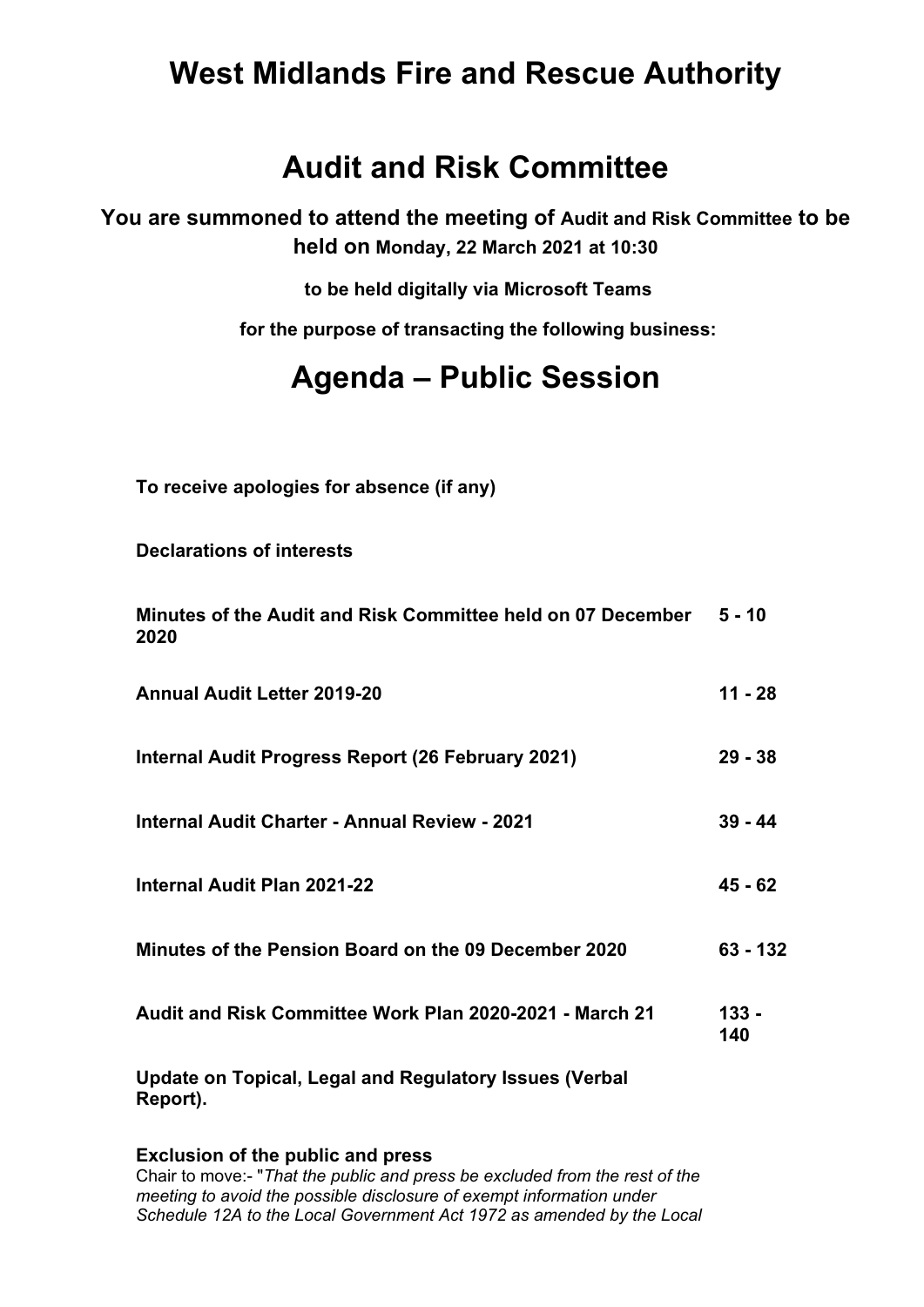*Government (Access to Information) (Variation) Order 2006 for the reasons stated below.*"

# **Agenda – Private Session**

#### **Audit & Risk Committee Update Issue 33**

This document contains some information which cannot be made readily available. However, to comply with the spirit of the Freedom of Information Act, should you require details of this report it may be possible to give you access to certain information. If you wish to do that, please apply to the Data Manager, details below. Freedom of Information Act request, Martina Doolan, Data Manager, West Midlands Fire Service Headquarters, 99 Vauxhall Road, Birmingham, B7 4HW.

#### **Distribution:**

David Barrie - Member, Manjit Gill - Vice Chair, Catherine Miks - Chair, Peter Miller - Member, Sybil Spence - Member